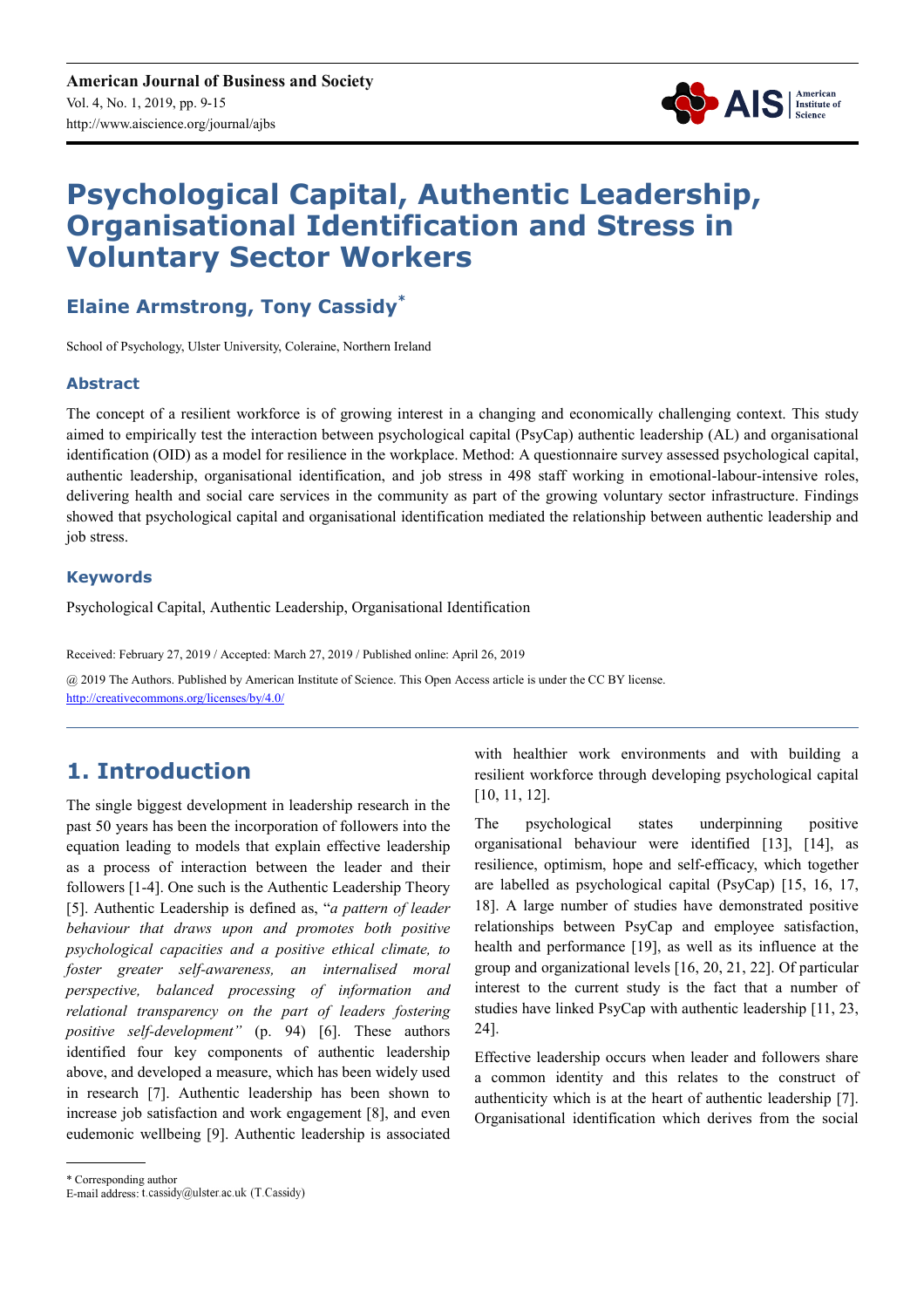identity perspective [25, 26], occurs when "employees perceive oneness with an employing organization and feel that they belong to it" (p. 14) [27]. Recent studies have found that organisational identification is positively related to both task and job performance [28, 29], and to low turnover intention, organizational citizenship behaviour, employee satisfaction and well-being [30], [31]. Leaders are important in shaping followers' identities and their social identifications with their work organization [27]. These authors go on to speculate a relationship between organisational identification and ethical leadership though no research has yet looked at this potential.

Occupational stress has been declared a world-wide health epidemic [32] and has adverse effects, both in financial and humanistic terms [33]. The UK Health and Safety Executive reported an estimated 13.5 million working days lost days lost due to stress-related illness with an associated £4 billion cost to the economy annually [34]. The costs to the individual can be categorised as psychological (cognitive and emotional), behavioural (sleep disturbances, avoidance of work, accidents) and physiological (CHD, gastro-intestinal conditions, headache) [35]. The highest stress-rated occupations in the UK were those with greatest 'emotional labour', which included health and social services jobs (e.g. ambulance drivers, social workers) [36]. There is a significant proportion of the workforce engaged in health

care in the UK [37], including many in demanding roles in the voluntary and community sector. However, there is little research dedicated to exploration of the specific impacts on the workforce in the voluntary sector operating in partnership with statutory services. According to a recent survey 41% of voluntary organisations report a worsening financial situation although 78% of organisations report an increase in demand for services [38]. Although not unique to the voluntary sector, the current economic climate presents a significant source of work stress. Indeed it has been reported as the greatest source of work stress by 39% of business leaders in the European Union [39].

The brief review above suggests that individually authentic leadership, psychological capital, and organisational identity, are implicated in stress, health and wellbeing at work. However there has been no research looking at how all three interact in the process despite the fact that one could intuit that there may be a combined effect.

The aim of this study is to explore the relationships between authentic leadership, psychological capital, organisational identification and work stress in voluntary sector workers, during a period of economic change. Based on the extant and emerging literature a model of the relationship is proposed (see Figure 1) and this model was tested using path analysis.



Figure 1. Proposed Path Model of the relationship between Key Variables.

### **2. Method**

#### **2.1. Design**

The current study used a quantitative survey with questionnaire data collection to explore the relationships between psychological capital, authentic leadership, organisational identification and work stress in a voluntary sector service delivery organisation, during a period of economic change.

#### **2.2. Participants**

The participants consisted of a targeted sample of 498 employees (396 females and 102 males) in a range of positions within the voluntary sector providing health and social care related services. Participants were predominately female (79.5% female, 20.5% male) as is typical of the health and social care sector generally. Age range distribution was  $21-29 = 120$ ,  $30-39 = 222$ ,  $40-49 = 90$ ,  $50-59 = 48$ , and 60 plus = 18. Overall 60 held a managerial role while 438 were engaged in direct service delivery. Length of tenure with the company ranged from less than 2 years to over 10 years. 39% were with the organisation over 6 years.

#### **2.3. Measures**

Current level of work stress was measured using the Workplace Stress Scale [40]. This is an 8-item scale designed to provide a quick and valid measure of stress levels in the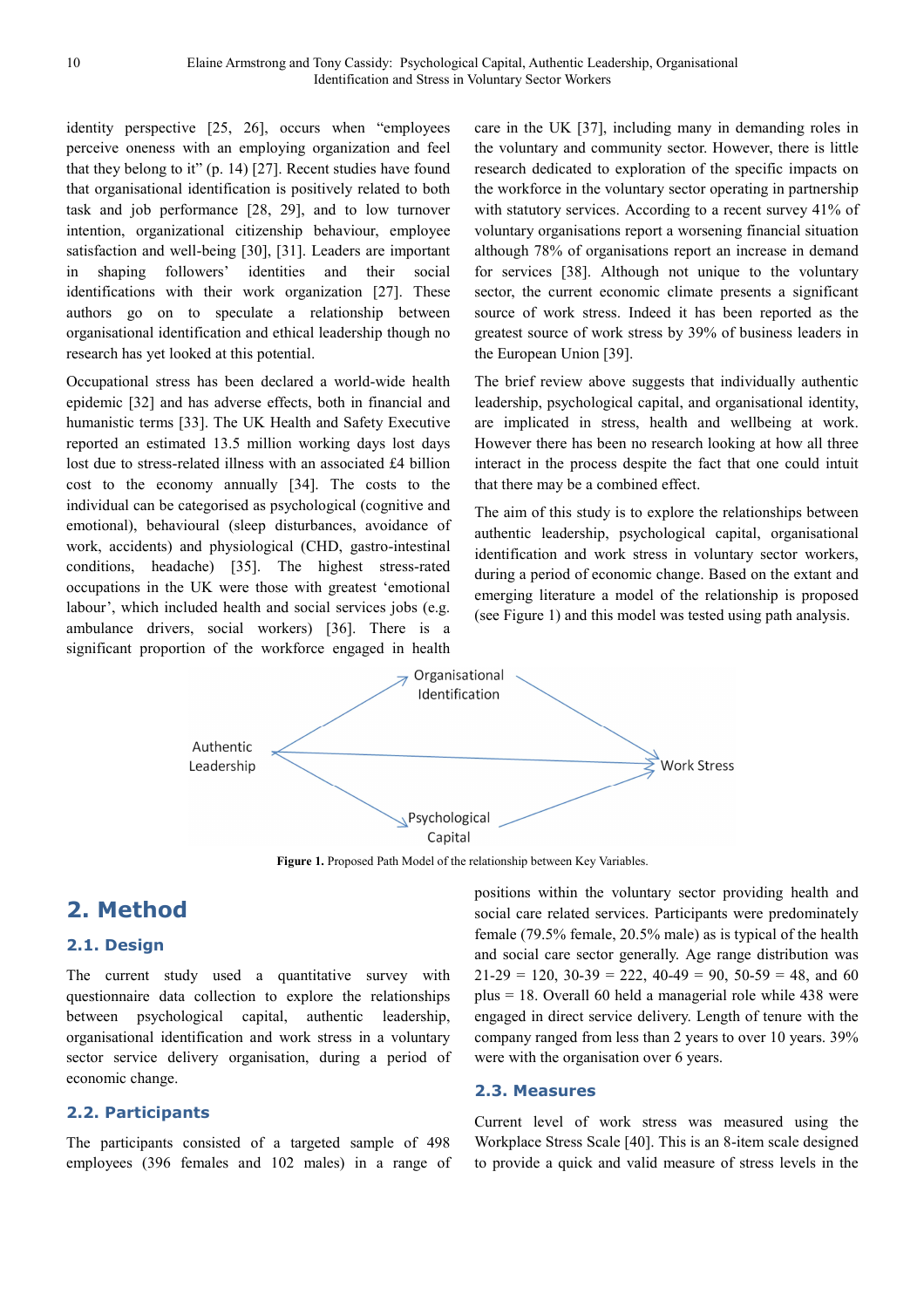workplace. The scale had very good internal reliability in this data ( $\alpha$  =.89). The scale has 5 negatively worded items, e.g. 'I have too much work to do and/or too many unreasonable deadlines' and 3 positively worded items e.g. 'I have adequate control or input over my work duties'.

Psychological capital (PsyCap) is a second-order core factor consisting of self-efficacy, optimism, hope and resilience. These constructs are collectively related to a range of work performance outcomes and job satisfaction [18]. In this study PsyCap was measured using the Psychological Capital Questionnaire (PCQ-24) ( $\alpha$  =.89) [17]. The four component factors were each measured by 6 items. To facilitate the statelike framing, the PCQ asks the respondent to describe how they think about themselves right now. For example: Selfefficacy ( $\alpha$  =.85): 'I feel confident in representing my work area in meetings with management'; hope  $(\alpha = .80)$ : 'If I should find myself in a jam at work, I could think of many ways to get out of it'; resilience  $(\alpha = .72)$ : 'I usually take stressful things at work in my stride'; optimism  $(\alpha = .79)$ : 'I always look on the bright side of things regarding my job.' The Self-Rater Version was used, where level of agreement is rated on a 6-point Likert-type scale  $(1 =$  strongly disagree to  $6 =$  strongly agree). This tool has been widely used in a range of contexts with extensive testing of its psychometric properties [17].

Perceived leadership style in the organisation was measured using the Authentic Leadership Questionnaire [41]. There are 16 items; 5 linked to transparency  $(\alpha = .71)$  (e.g. 'My leader admits mistakes when they are made'); 4 linked to moral/ethical component ( $\alpha$  =.83) (e.g. 'My leader makes decisions based on his/her core values'); 3 on balanced processing  $(\alpha = .69)$  (e.g. 'My leader analyses relevant data before coming to a decision') and 4 items linked to selfawareness  $(\alpha = .88)$  (e.g. 'My leader seeks feedback to improve interactions with others'). Each statement is rated on how frequently it fits the style of the respondent's leader  $(0 =$ not at all to  $4 = \text{frequently, if not always}.$  This theory-based measure has also undergone review in many contexts where the construct of authentic leadership has been shown to have predictive validity for important work-related attitudes and behaviours (e.g.  $\alpha$  =.91) [42].

The Organisational Identification Measure is a 10-item measure with 5-point Likert scale rating ( $\alpha$  =.76) [43]. Items include 'When someone criticises [*name of organisation*], it feels like a personal insult' and 'The organisation's successes are my successes'. It has a sound theoretical basis in Social Identity Theory [44] and can be seen as a sub-set of the wider construct of identification to a psychological group. This has previously been shown to be linked with level of employeeemployer satisfaction [45] organisational effectiveness [46], job satisfaction, job involvement and organisational commitment [43].

#### **2.4. Procedure**

All employees working in the delivery of community-based services within two organisation were invited to participate in a study on 'Exploring resilience at work in challenging times'. Data was collected from all consenting employees via an on-line survey link sent to 700 staff using their work email. The survey was open for a period of 4 weeks. Two reminder email prompts were sent out in the final 2 weeks. A total of 524 questionnaires were submitted anonymously (74.9%). On initial review of the dataset those with more than 5% missing responses were removed to leave a valid sample of 498 responses. The mean score was substituted for a non-response in those with less than 5% missing data. The final return rate was 71.1%.

Two exclusion criteria were applied. Those working for less than 6 months with the current employer were not included to ensure the responses reflected a reasonable experience of the impact of the working conditions both internally and externally. This replicates the timeframe applied by other researchers. Also those in non-service delivery positions were excluded from the sample (e.g. administration staff) as the sources of stress for these staff may be substantially different.

#### **2.5. Ethical Considerations**

Ethical approval for the study was granted by both the host organisation where the survey was conducted and the University Ethics Committee prior to commencement of the study.

### **3. Results**

The aim was to test the relationship between authentic leadership, psychological capital, organizational identity and work stress and the first stage involved an analysis of the correlations, firstly between the global variables (see Table 1) and secondly the separate dimensions of these variables (see Table 2).

Table 1. Correlations between study variables.

| Work stress                   |                      |             |         |
|-------------------------------|----------------------|-------------|---------|
| Organisational identification | $-723$ **            |             |         |
| Authentic leadership          | $-728$ <sup>**</sup> | $.586^{**}$ |         |
| Psychological capital         | $-755$ <sup>**</sup> | $712**$     | $679**$ |

\*\*. Correlation is significant at the 0.01 level (2-tailed).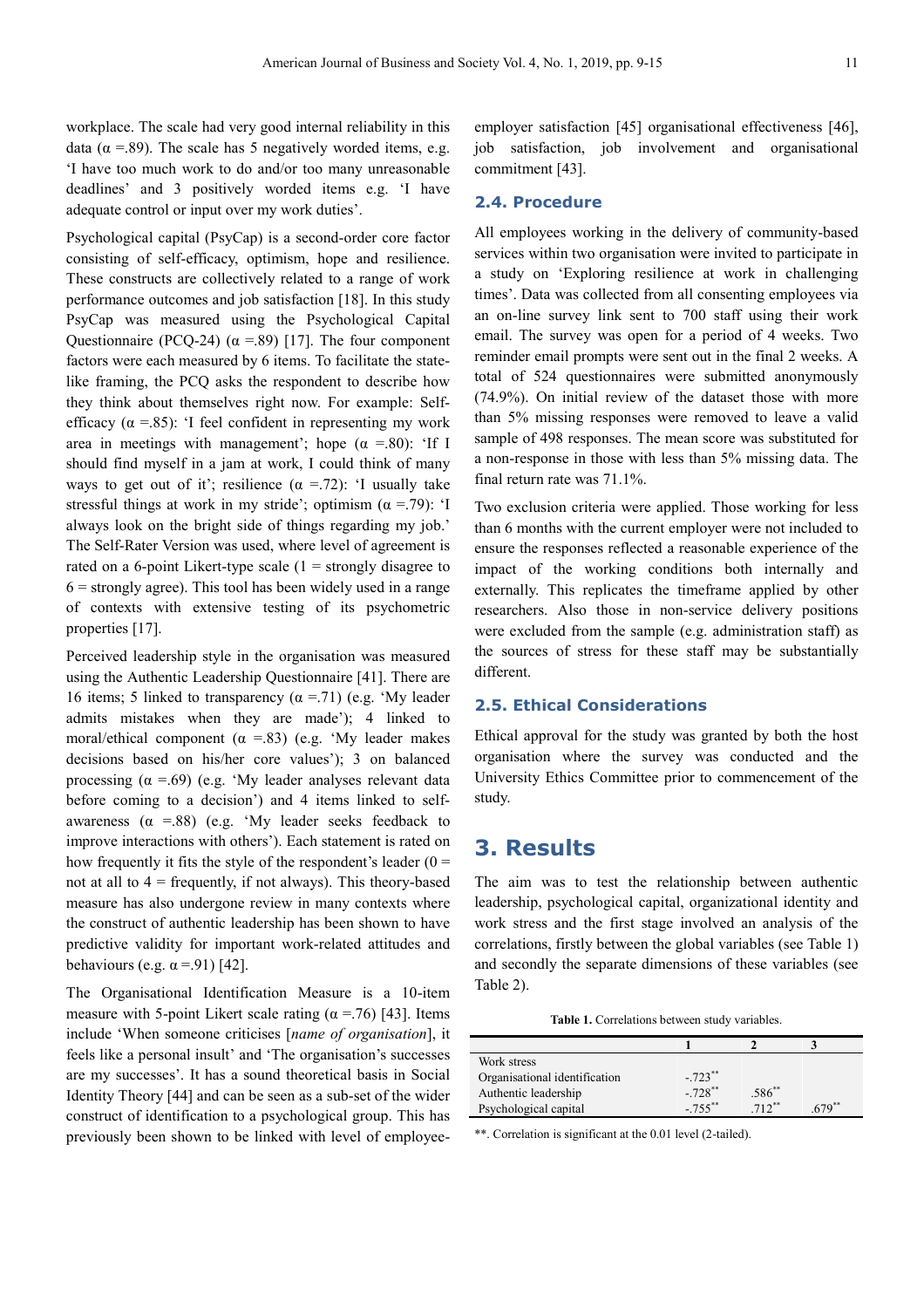|                               |                       |                       |           |             |           |             |           |           |          | 10       |
|-------------------------------|-----------------------|-----------------------|-----------|-------------|-----------|-------------|-----------|-----------|----------|----------|
| Work stress                   | $.557**$              |                       |           |             |           |             |           |           |          |          |
| Organisational identification | $-.500$ <sup>**</sup> | $-.676$ <sup>**</sup> |           |             |           |             |           |           |          |          |
| Transparent leadership        | $-.521$ **            | $-.661$ **            | $.457**$  |             |           |             |           |           |          |          |
| Ethical leadership            | $-.584$ *             | $-710^{**}$           | $.478$ ** | $.764$ **   |           |             |           |           |          |          |
| Balanced leadership           | $-.460$ <sup>**</sup> | $-607$ **             | $.397**$  | $.708***$   | $.731$ ** |             |           |           |          |          |
| Self aware leadership         | $-.531$ **            | $-660$ <sup>*</sup>   | $.452**$  | $.793***$   | $.779**$  | $.727**$    |           |           |          |          |
| Self-efficacy                 | $-.381$ **            | $-465$ **             | $.537**$  | $.442$ **   | $.461**$  | $.379^{**}$ | $.419**$  |           |          |          |
| Hope                          | $-.484$ <sup>**</sup> | $-635$ **             | $.635**$  | $.516^{**}$ | $.577***$ | $.500**$    | $.557**$  | $.725***$ |          |          |
| Resilience                    | $-.399$ **            | $-636$ **             | $.537**$  | $.574***$   | $.602**$  | $.551$ **   | $.574**$  | .583**    | $.689**$ |          |
| Optimism                      | $-.461$ **            | $-721$ **             | $.635**$  | $.469**$    | $.554**$  | $.472**$    | $.488$ ** | $.416**$  | $.599**$ | $.487**$ |

**Table 2.** Correlations between factors of main study variable.

\*\*. Correlation is significant at the 0.01 level (2-tailed).

There were significant, large, inverse relationships between authentic leadership, psychological capital and organizational identity and work stress. Furthermore the pattern of significant correlations between the individual dimensions of authentic leadership, psychological capital and organizational identity and work stress indicate that all dimensions

Hierarchical multiple regression analysis (HMRA) was then used to identify the predictive relationship between authentic leadership, psychological capital and organizational identity and work stress and the results are shown in Table 3.

contribute to the variance.

**Table 3.** The predictors of work stress from HMRA.

| Model 1                       | $\bf{B}$ | <b>SEB</b> | ß          | $\Delta R^2$         |  |
|-------------------------------|----------|------------|------------|----------------------|--|
| age                           | .053     | .060       | .058       | .01                  |  |
| sex                           | .164     | .153       | .069       |                      |  |
| Model 2                       |          |            |            |                      |  |
| age                           | .109     | .039       | $.119***$  | $.58***$             |  |
| sex                           | .064     | .099       | .027       |                      |  |
| Psychological Capital         | $-.823$  | .044       | $-.762***$ |                      |  |
| Model 3                       |          |            |            |                      |  |
| age                           | .111     | .035       | $.120**$   | $.08^{\ast\ast\ast}$ |  |
| sex                           | .056     | .089       | .024       |                      |  |
| Psychological Capital         | $-.531$  | .054       | $-.492***$ |                      |  |
| Authentic leadership          | $-.351$  | .044       | $-.399***$ |                      |  |
| Model 4                       |          |            |            |                      |  |
| age                           | .121     | .032       | $.131***$  | $.06***$             |  |
| sex                           | .061     | .082       | .026       |                      |  |
| Psychological Capital         | $-.327$  | .059       | $-.303***$ |                      |  |
| Authentic leadership          | $-.297$  | .041       | $-.337***$ |                      |  |
| Organisational identification | $-.244$  | .037       | $-.325***$ |                      |  |

Total  $R^2 = 72$ \*\*\*

 $p$  <.001  $p$  <.01

Age and sex were entered on the first step but did not account for a significant percentage of variance (.01). On step 2 psychological capital was added and accounted for 58% of the variance in work stress. On step 3 authentic leadership added a further 8% to variance explained, and on step 4 organisational identification added a further 6% bringing the total variance accounted for to 72% overall. As this is cross sectional data the order of entry of variables is arbitrary and further HMRA varying the order of entry produced the following results. Step 2, authentic leadership (53% of variance), step 3 organisational identification (14% of variance), and step 4 psychological capital (5% of variance) producing a total again of 72% overall. Step 2, organisational identification (54% of variance), step 3 psychological capital (11% of variance), and step 4 authentic leadership (7% of variance) producing a total again of 72% overall.

The final stage in analysis used structural equation modelling with AMOS-22 to test the proposed model in Figure 1. The result from this is shown in Figure 2 which does confirm the model as a good fit  $(\chi^2 (30)=94.18, \text{ p} < .001, \text{ CMIN}/\text{DF}=3.14;$  $CFI=.97$ ; IFI=.97; RMSEA=.09). Again as this is cross sectional data we tested the other possible models but the one presented in Figure 2 was the only one that met the criteria for fit.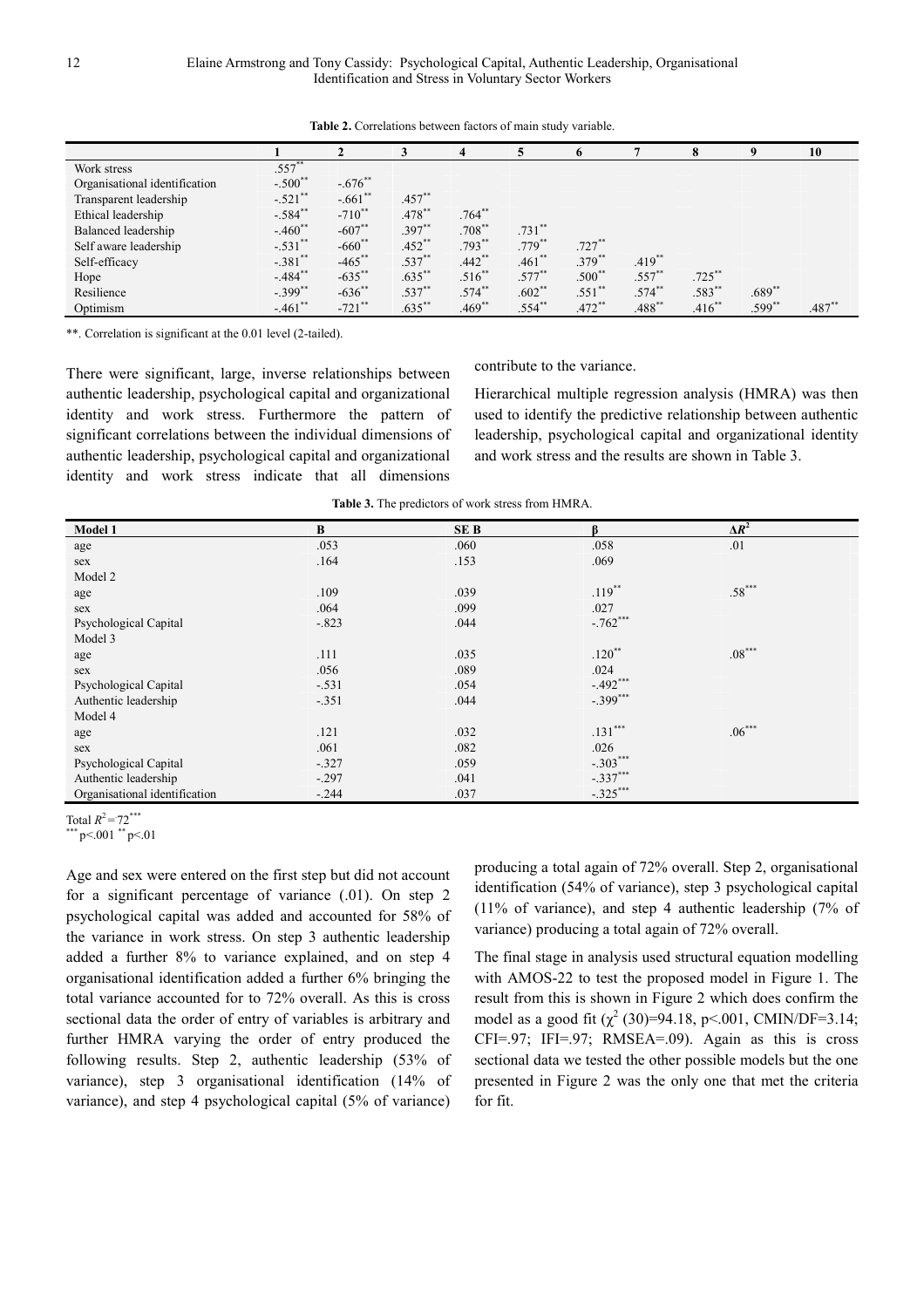

**Figure 2.** Path model of work stress (Chi-square (30)=94.18, p<.001, CMIN/DF=3.14; CFI=.97; IFI=.97; RMSEA=.09).

### **4. Discussion**

This study aimed to add to existing theory and research on employee factors associated with work stress and consequently to inform the design of support tailored to promote a resilient workforce in challenging times. In particular this study contributes to our understanding of nonstatutory health and social care staff. In essence the results of this study show that authentic leadership is significantly related to organisational identification and psychological capital. The proposed model was a good fit and suggests that both organisational identification and psychological capital mediate the relationship between authentic leadership and work stress. The present findings fit well with the growing literature on positive organisational behaviour and suggest that the core of any effective organisation is a resilient workforce. However there has been a trend to assume that putting the workforce in the centre of stress and health research at work also means that in some way the causes for ineffective and unhealthy organisations lie in the individual

and that interventions should focus on enabling workers to cope better. Linking authentic leadership with psychological capital provides us with a more multilevel model of how a resilient workforce can be developed. It indicates intervention at all levels to ensure that the leadership style empowers workers, while work contexts enable the development of psychological capital. The tripartite link proposed here between authentic leadership, psychological capital and organisational identification suggests a mechanism through which resilience in an organisation may be achieved, i.e. through enabling the development of shared identities. The vast literature on social identity theory provides an evidence base from which processes of identity can be understood and developed. The ultimate aim is to develop an organisational culture with shared identity as its core. The terms 'connection culture' have been used to describe this approach to organisational culture [47].

### **5. Conclusion**

This study brings together the constructs of psychological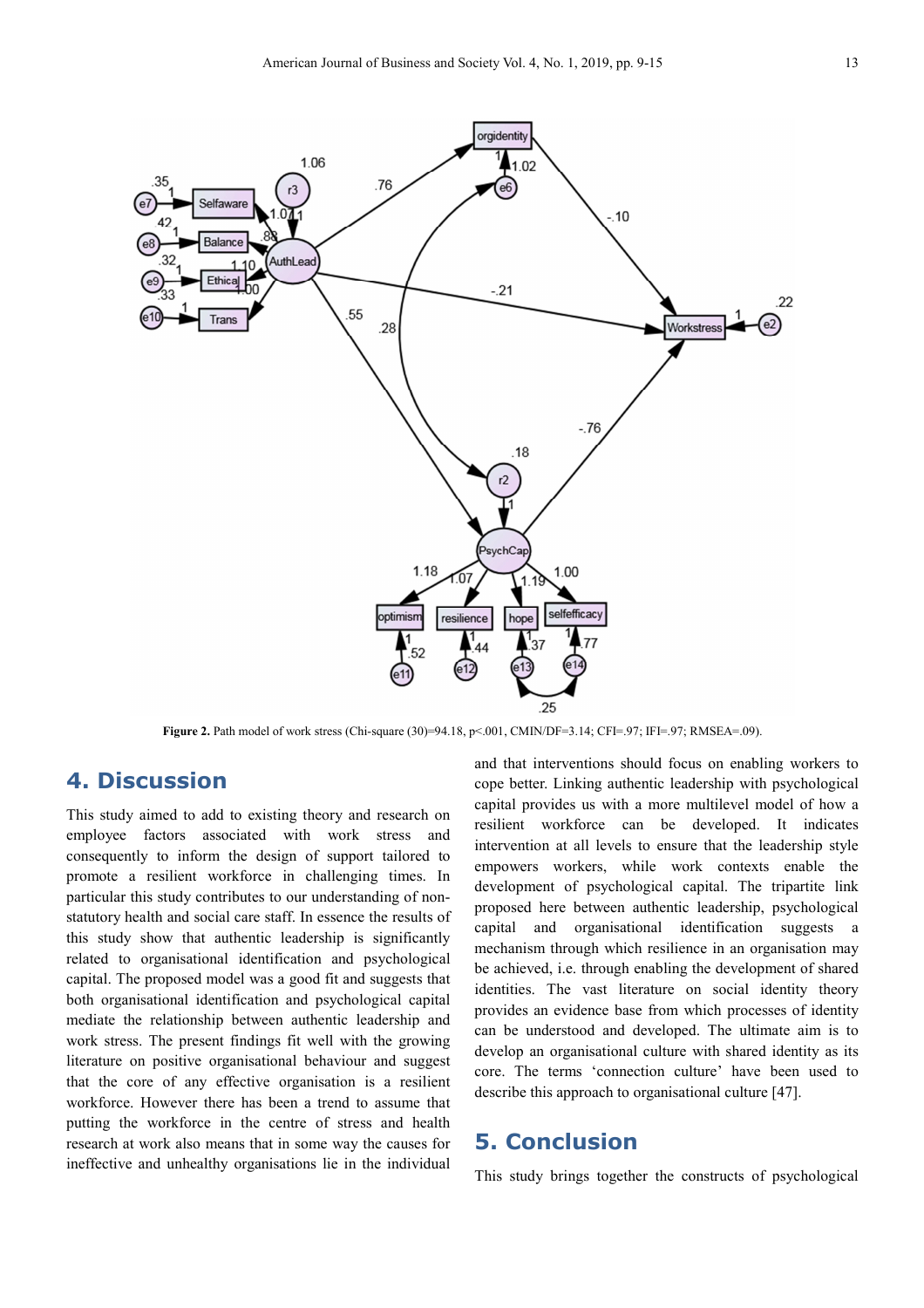capital, authentic leadership and organisational identification as a positive psychology model underpinning health and wellbeing in the workplace. The evidence suggests that a tripartite model in which authentic leadership enables the development of psychological capital and organisational identification might underpin a shared culture as an approach to building resilience in the workforce. Our analysis shows that organisational identity, psychological capital and work stress are inter related in complex ways with the style of leadership experienced. One could argue that authentic leaders will foster a strong sense of identification within an organisation through their open and transparent style and their ethical and balanced approach to treating people. In such a context positive psychological capital can prosper through a growth in optimism, hope and self-efficacy culminating in a resilient worker. In this context workers feel a sense of belongingness, support and being valued and are thereby more likely to see the demands of the job as challenges rather than stressors.

# **Conflict of Interest**

The authors have no conflict of interest to declare

### **References**

- [1] Dansereau, F., Graen, G. B., & Haga, W. (1975). A vertical dyad linkage approach to leadership in formal organizations. *Organizational Behavior and Human Performance, 13*, 46-78.
- [2] Deluga, R. J. (1998). Leader-member exchange quality and effectiveness ratings: The role of subordinate-supervisor conscientiousness similarity. *Group and Organization Management 23 (2)*: 189-216. doi: 10.1177/1059601198232006.
- [3] Graen, G. B. (2013). The missing link in network dynamics. In Michael G. Rumsey (Ed.). *The Oxford Handbook of Leadership*. London, UK: Oxford University Press, 359-375.
- [4] Liden, R. C., Sparrowe, R. T., Wayne, S. J. (1997). Leadermember exchange theory: The past and potential for the future. *Research in Personnel and Human Resources Management 15*: 47-119.
- [5] Luthans, F., & Avolio, B. J. (2003). Authentic leadership development. In K. S. Cameron, J. E. Dutton, & R. E. Quinn (Eds.), *Positive organizational scholarship: Foundations of a new discipline* (pp. 241-261). San Francisco: Barrett-Koehler.
- [6] Walumbwa, F. O., Avolio, B. J., Gardner, W. L., Wernsing, T. S., & Peterson, S. J. (2008) Authentic Leadership: Development and Validation of a Theory-Based Measure. *Journal of Management, 34 (1),* 89-126.
- [7] Gardner, W. L., Cogliser, C. C., Davis, K. M., & Dickens, M. P. (2011). Authentic leadership: A review of the literature and research agenda. *The Leadership Quarterly, 22,* 1120-1145.
- [8] Penger, S., & Černe, M. (2014) Authentic leadership, employees' job satisfaction, and work engagement: a

hierarchical linear modelling approach, *Economic Research-Ekonomska Istraživanja, 27: 1,* 508-526, DOI: 10.1080/1331677X.2014.974340.

- [9] Ilies, R., Morgeson, F. P., & Nahrgang, J. D. (2005). Authentic leadership and eudaemonic well-being: Understanding leaderfollower outcomes. *The Leadership Quarterly, 16*, 373-394.
- [10] Avey, J. B., Luthans, F., & Jensen, S. (2009). Psychological Capital: A Positive Resource for Combating Employee Stress and Turnover. *Human Resource Management, 48* (5), 677- 693.
- [11] Clapp-Smith, R., Vogelgesang, G. R. & Avey, J. B. (2009). Authentic Leadership and Positive Psychological Capital: The Mediating Role of Trust at the Group Level of Analysis. *Organisational Studies,* 15 (3), 227-240.
- [12] Salanova, M., Llorens, S., Cifre, E., & Martinez, I. M. (2012). We Need a Hero! Toward a Validation of the Healthy and Resilient Organisation (HERO) Model. *Group and Organisation Management, 37* (6), 785-822.
- [13] Luthans, F. L. (2002a). The need for and meaning of positive organizational behaviour. *Journal of Organizational Behavior*, *23,* 695-706.
- [14] Luthans, F. L. (2002b). Positive organizational behavior: developing and managing psychological strengths. *Academy of Management Executive*, *16,* 57-72.
- [15] Avey, J. B., Luthans, F. Smith, R., & Palmer, N. F. (2010). Impact of Positive Psychological Capital on Employee Well-Being Over Time. *Journal of Occupational Psychology, 15*, (1), 17-28.
- [16] Avey, J. B. Reichard, R. J., Luthans, F., & Mhatre, K. H. (2011). Meta-analysis of the impact of positive psychological capital on employee attitudes, behaviors, and performance. *Human Resource Development Quarterly, 22,* 127-152.
- [17] Luthans, F. L., Avolio, B. J., Avey, J. A., & Norman, S. M. (2007). Positive Psychological Capital: Measurement and Relationship with Performance and Satisfaction. *Personnel Psychology, 60,* 541-572.
- [18] Luthans, F. L., Avolio, B. J., & Youseff, C. (2007). *Psychological Capital: Developing the human capital edge.* Oxford, England. Oxford University Press.
- [19] Avey, J. B., Luthans, F., & Youssef, C. M. (2010). The additive value of positive psychological capital in predicting work attitudes and behaviours. *Journal of Management, 36*  (2), 430-452. http://dx.doi.org/10.1177/0149206308329961
- [20] McKenny, A. F., Short, J. C., & Payne, G. T. (2013). Using computer aided text analysis to elevate constructs: An illustration using psychological capital. *Organizational Research Methods, 16,* 152-184.
- [21] Newman, A., Ucbasaran, D., Zhu, F., & Hurst, G. (2014). Psychological Capital: A review and synthesis. *Journal of Organizational Behavior*, *35,* 120-138. DOI: 10.1002/job.1916.
- [22] Walumbwa, F. O., Luthans, F., Avey, J. B., & Oke, A. (2011). Authentically leading groups: The mediating role of collective psychological capital and trust. *Journal of Organizational Behavior, 32* (1), 4. http://search.proquest.com/docview/839723530?accountid=14 609.